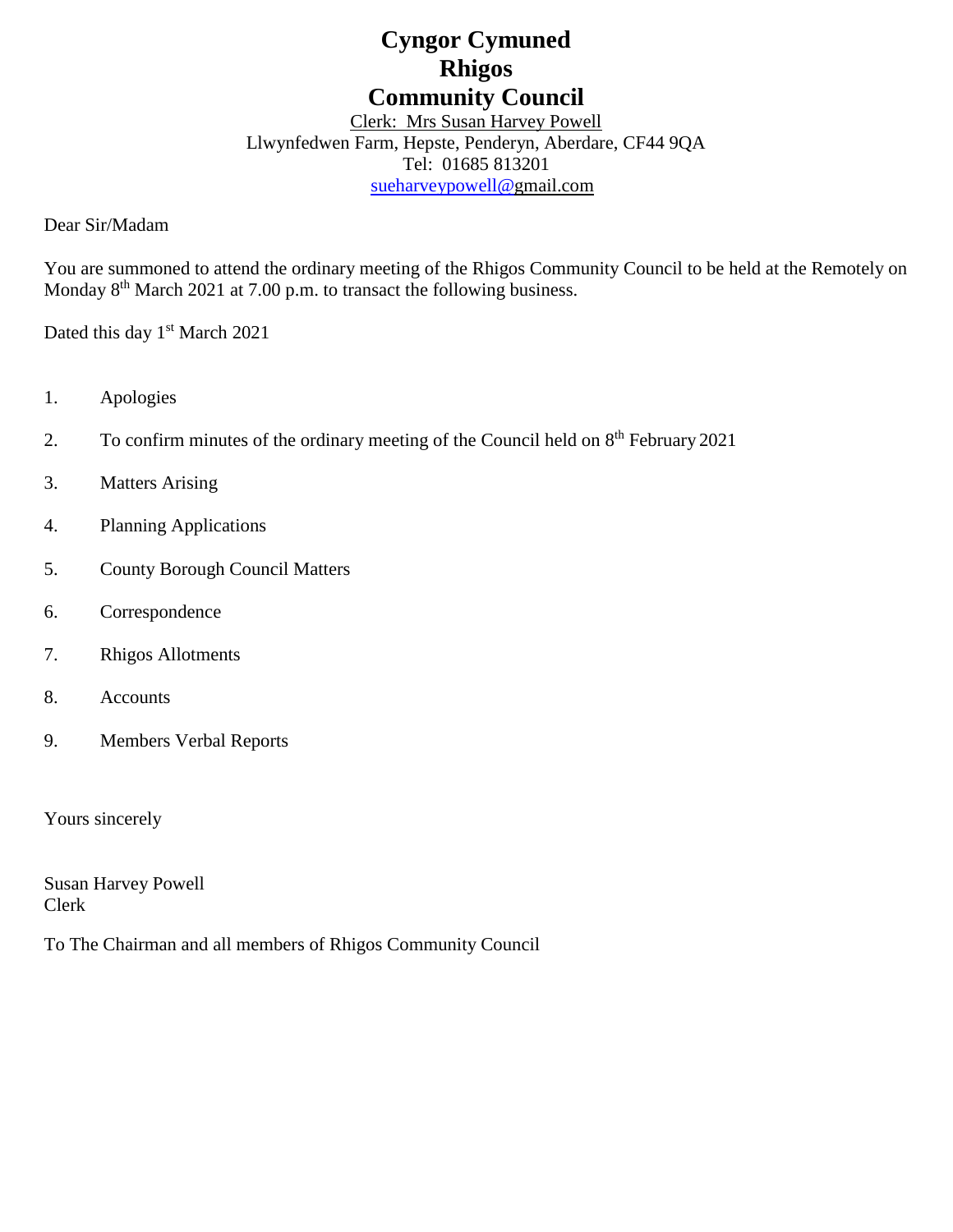## **Rhigos Community Council**

Minutes of the ordinary meeting of Rhigos Community Council held remotely on Monday 8<sup>th</sup> March 2021 at 7.00 p.m.

Present: Cllrs. P Oliver, M Evans, G Thomas, M Smith, C Hopes, H Wagner, O Morgan, A Genc, Martin Gallimore Future Valleys Construction

Apologies: Cllr. S Maull

## **2021/12 Minutes**

It was resolved to confirm Minutes of the Ordinary Meeting of the Council held on 8<sup>th</sup> March 2021

### **2021/13 Declaration of Interest**

2021/15 (a) Cllr. Evans and Morgan declared an interest as the applicant is a family member

### **2021/14 Matters Arising**

- a. Bike Track Cwm Hwnt Nothing to report
- b. Land at Hirwaun Roundabout Martin Gallimore of Future Valleys Construction attended the meeting to inform the council of works that will be taking place in the future regarding the duelling of the A465. He would like to have held a public meeting but was unable to due to Covid 19 restrictions. The trees clearance has already commenced on the land owned by the Community council. As he was restricted by time it was agreed to hold a special meeting where he can show slides and diagrams.
- c. Old Parish Road Celtic Energy have replied saying that a local farmer owns the fence.
- d. Dangerous trees on Rhigos Road Although the council have taken down some trees, there are still quite a few to be done and they have also left a mess there. An email will be sent to Hansteen
- e. Enviroparks Planning Application The report is not yet complete. A committee date is expected in early March.
- f. Keep Wales Tidy Planting Cllr. Wagner has emailed Keep Wales Tidy for equipment for litter picking. No reply from Pen y Cymmoedd regarding funding.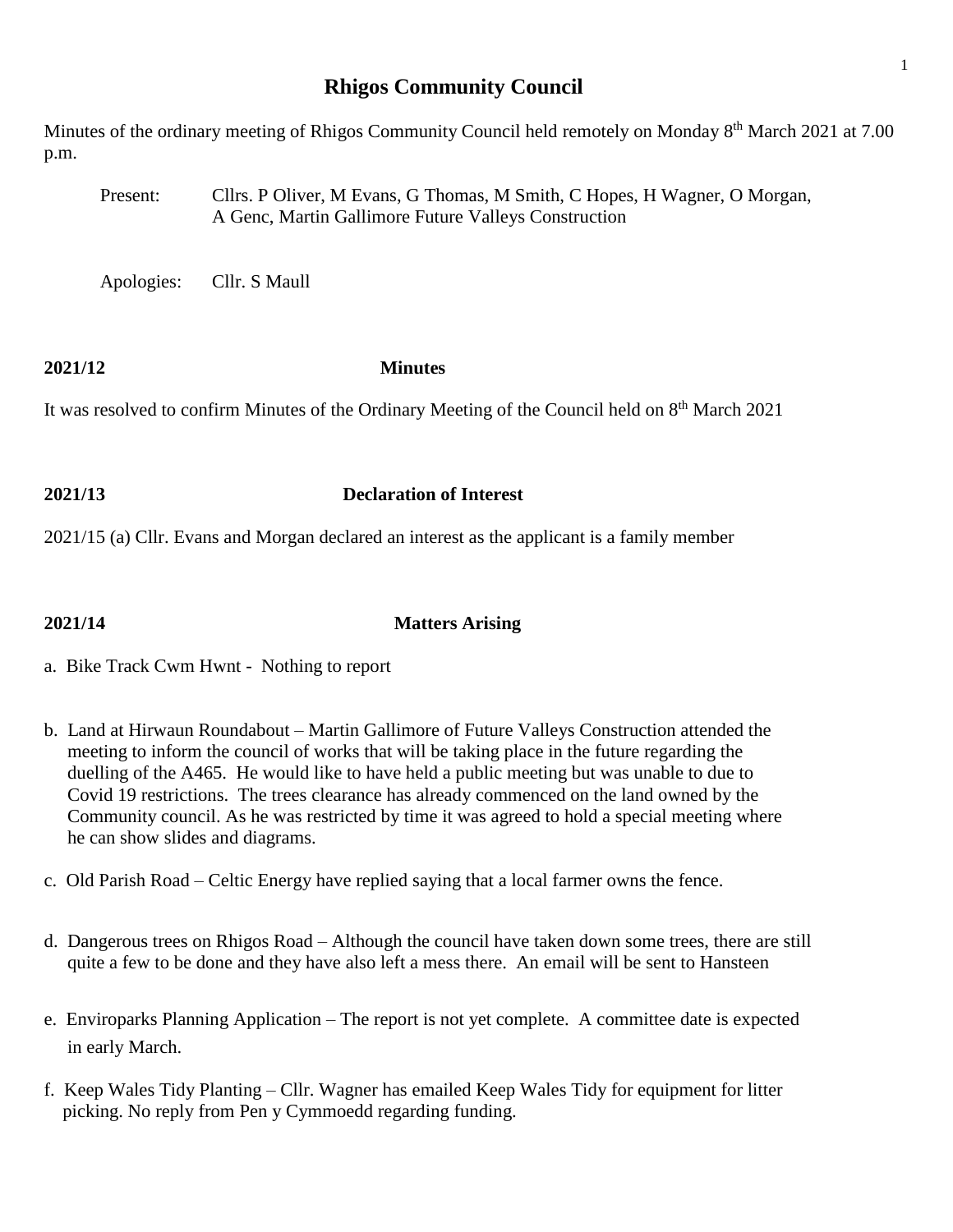### **2021/15 Planning**

It was resolved to note:

- a. EIA Screening Opinion Request or Solar photovoltaic panels and ancillary infrastructure Land at Bryngolwg Farm. Cllr. Evans and Morgan declared an interest as the applicant is a family member.
- b. Outline planning for a new dwelling with access considered Clydfan Bungalow Rhigos Road.

### **2021/6 County Borough Council Matters**

It was resolved that the following complaints be passed on to Councillor G Thomas for his attention.

- a. There is litter on the Glynneath bank, around the village and on the Industrial estate.
- b. The road near Glan yr Afon bungalows is breaking up.
- c. Can we have an update of the collapsed bridge in Heol Y Graig. Cllr. Thomas reported that the council will be working on it in the next few days.
- d. There is a road sign and a drum of cable left on the grass verge opposite the rugby club. Possibly left by Open Reach.
- e. The ditch in the layby near Ty Newydd Penderyn is full of rubbish.
- f. Cars are driving over the grass verge in Cwrt Twyn Rhyd which has broken it up.
- g. There are potholes on Pencoedraen Road.
- h. The fence around the football field needs repairing.
- i. There is a lot of overgrowth of vegetation on each side of the parish road.

### **2021/16 Correspondence**

It was resolved to receive the following correspondence.

a. Welsh Government – A communications guide for Welsh Community and Town .Councils

### **2021/17 Rhigos Allotments**

Cllr. Morgan has circulated the drainage plan for the allotments. Cllr. Smith said it does not go up far enough. Mrs Powell is waiting for a reply from Welsh Water regarding the drain in Pendarren Court.